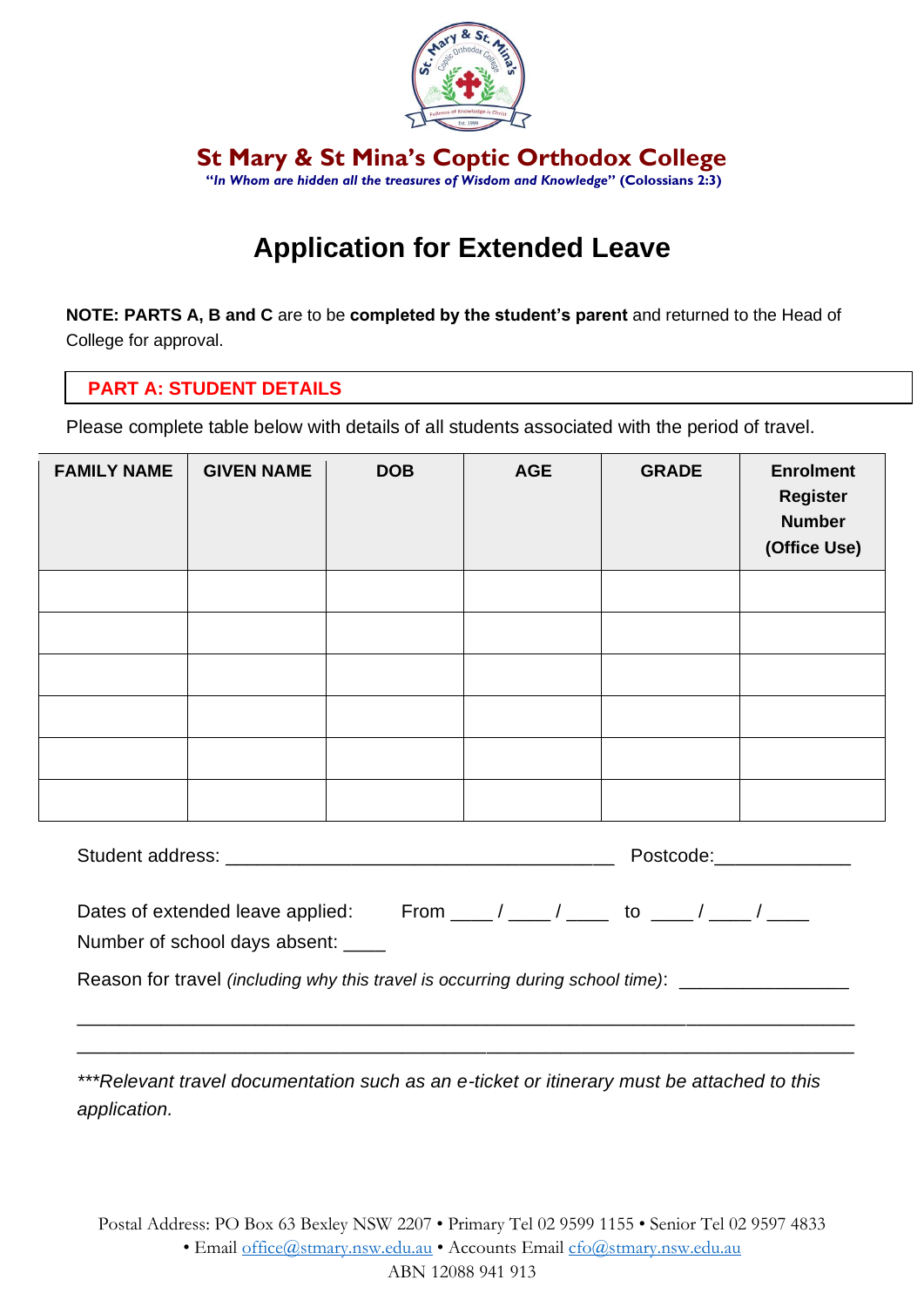

**St Mary & St Mina's Coptic Orthodox College**

 **"***In Whom are hidden all the treasures of Wisdom and Knowledge***" (Colossians 2:3)**

## **PART B: PREVIOUS EXEMPTIONS/EXTENDED LEAVE - TRAVEL:**

Date of prior exemption/extended leave: From  $\frac{1}{\sqrt{2}}$  /  $\frac{1}{\sqrt{2}}$  to  $\frac{1}{\sqrt{2}}$  /  $\frac{1}{\sqrt{2}}$ 

Number of school days: \_\_\_\_\_

Certificate of prior Exemption/Extended Leave -Travel attached (Please tick): Yes  $\Box$  No  $\Box$ 

#### ī **PART C: PARENT DETAILS**

| Family name:      | Given Name:              |
|-------------------|--------------------------|
| Address:          | Postcode:                |
| Telephone number: | Relationship to student: |

As the parent and applicant, I hereby apply for a *Certificate of Extended Leave - Travel* and understand my child may be granted a period of extended leave upon acceptance by the Head of College of the reason provided.

I understand that if the application is accepted:

- I am responsible for his/her supervision during the period of extended leave
- The provided period of extended leave is limited to the period indicated.

— The provided period of extended leave is subject to the conditions listed on the *Certificate of Extended Leave – Travel*

The school is not obliged to provide my child with the worked missed during the leave or extra time before or after the leave period

The period of extended leave will count towards my child's absence from school.

I declare the information provided in this application is, to the best of my knowledge and belief, accurate and complete. I recognise that should statements in this application later prove to be false or misleading any decision made because of this application may be reversed. I further recognise that a failure to comply with any condition set out in the *Application for Extended Leave - Travel* may result in the provided period of extended leave being cancelled.

| Signature of parent/s: |  |
|------------------------|--|
|------------------------|--|

Postal Address: PO Box 63 Bexley NSW 2207 • Primary Tel 02 9599 1155 • Senior Tel 02 9597 4833 • Email [office@stmary.nsw.edu.au](mailto:office@stmary.nsw.edu.au) • Accounts Email [cfo@stmary.nsw.edu.au](mailto:cfo@stmary.nsw.edu.au) ABN 12088 941 913